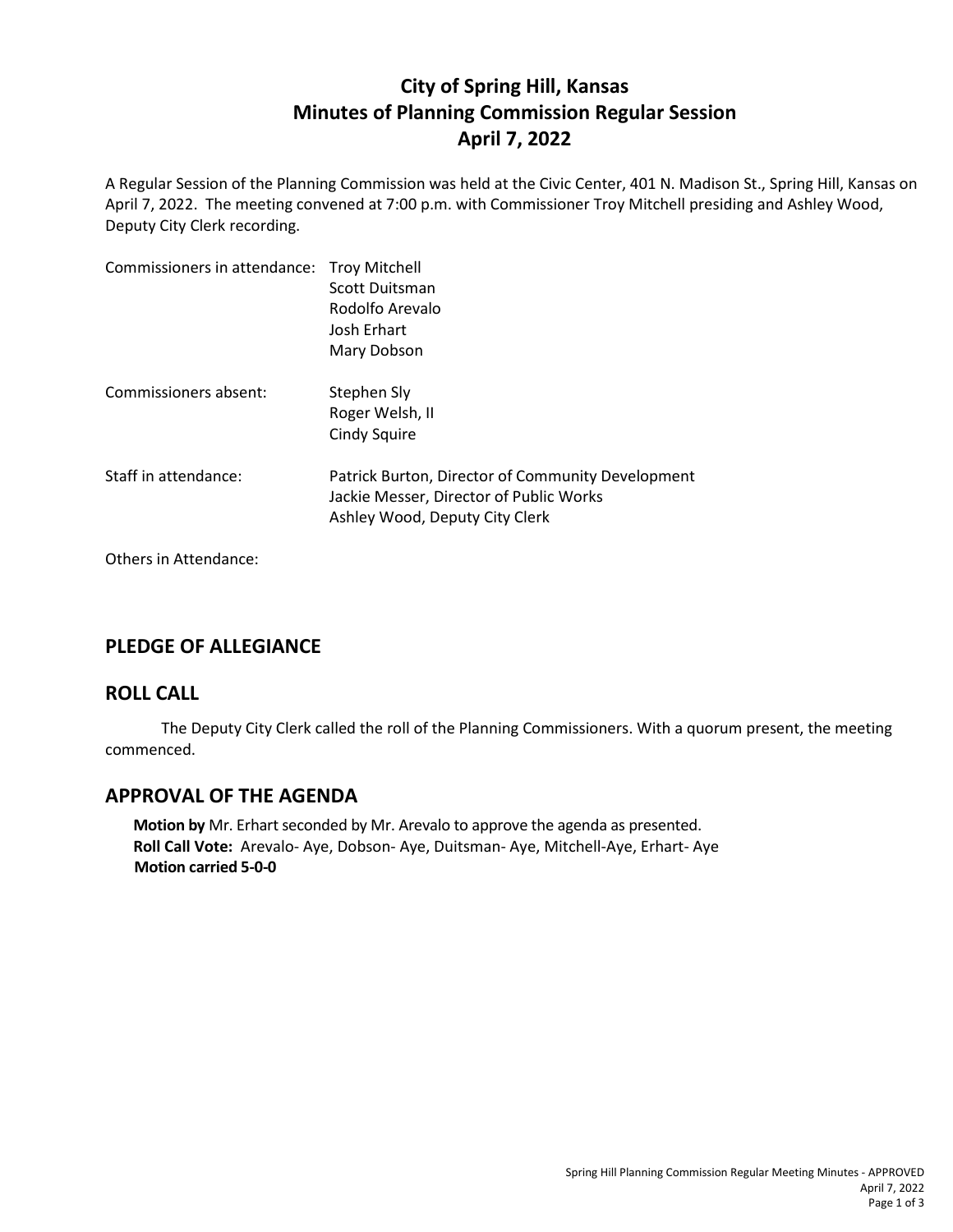# **CITIZEN PARTICIPATION**

# **FORMAL COMMISSION ACTION**

#### **1. Approval of Minutes from the March 3, 2022, Regular Meeting**

**Motion by** Mr. Arevalo, seconded by Ms. Dobson to approve the minutes. **Roll Call Vote:** Arevalo- Aye, Dobson- Aye, Duitsman- Aye, Mitchell-Aye, Erhart- Aye **Motion carried 5-0-0**

#### **2. Final Plat Application (PLAT-000005-2022) – Boulder Springs, IV**

Mr. Burton presented the Staff Report for the Final Plat Application.

**Motion by** Mr. Duitsman, seconded by Mr. Erhart to approve the final plan application as presented. **Roll Call Vote:** Arevalo- Aye, Dobson- Aye, Duitsman- Aye, Mitchell-Aye, Erhart- Aye **Motion carried 5-0-0**

#### **3. Final Plat Application (PLAT-000008-2022) – Dayton Creek, Eighth Plat**

Mr. Burton presented the Staff Report for the Final Plat Application.

**Motion by** Ms. Dobson, seconded by Mr. Erhart to approve the final plat application as presented. **Roll Call Vote:** Arevalo- Aye, Dobson- Aye, Duitsman- Aye, Mitchell-Aye, Erhart- Aye **Motion carried 5-0-0**

#### **4. Site Plan Application (SP-000009-2022) – 2 Rivers Gunite**

Mr. Burton presented the Staff Report for the Site Plan Application.

**Motion by** Ms. Dobson, seconded by Mr. Erhart to approve the site plan application as presented. **Roll Call Vote:** Arevalo- Aye, Dobson- Aye, Duitsman- Aye, Mitchell-Aye, Erhart- Aye **Motion carried 5-0-0**

### **DISCUSSION**

### **REPORTS**

- **5. The following item(s) related to Community Development were approved at the March 10, 2022, City Council meeting:**
	- Rezoning Application (Z-000073-2021) 207<sup>th</sup> & Ridgeview
	- Final Plat Application (PLAT-000063-2021) Oak Woods, Townhomes
	- Site Plan Application (SP-000064-2021) Oak Woods, Townhomes
- **6. The following item(s) related to Community Development were approved at the March 24, 2022, City Council meeting:**